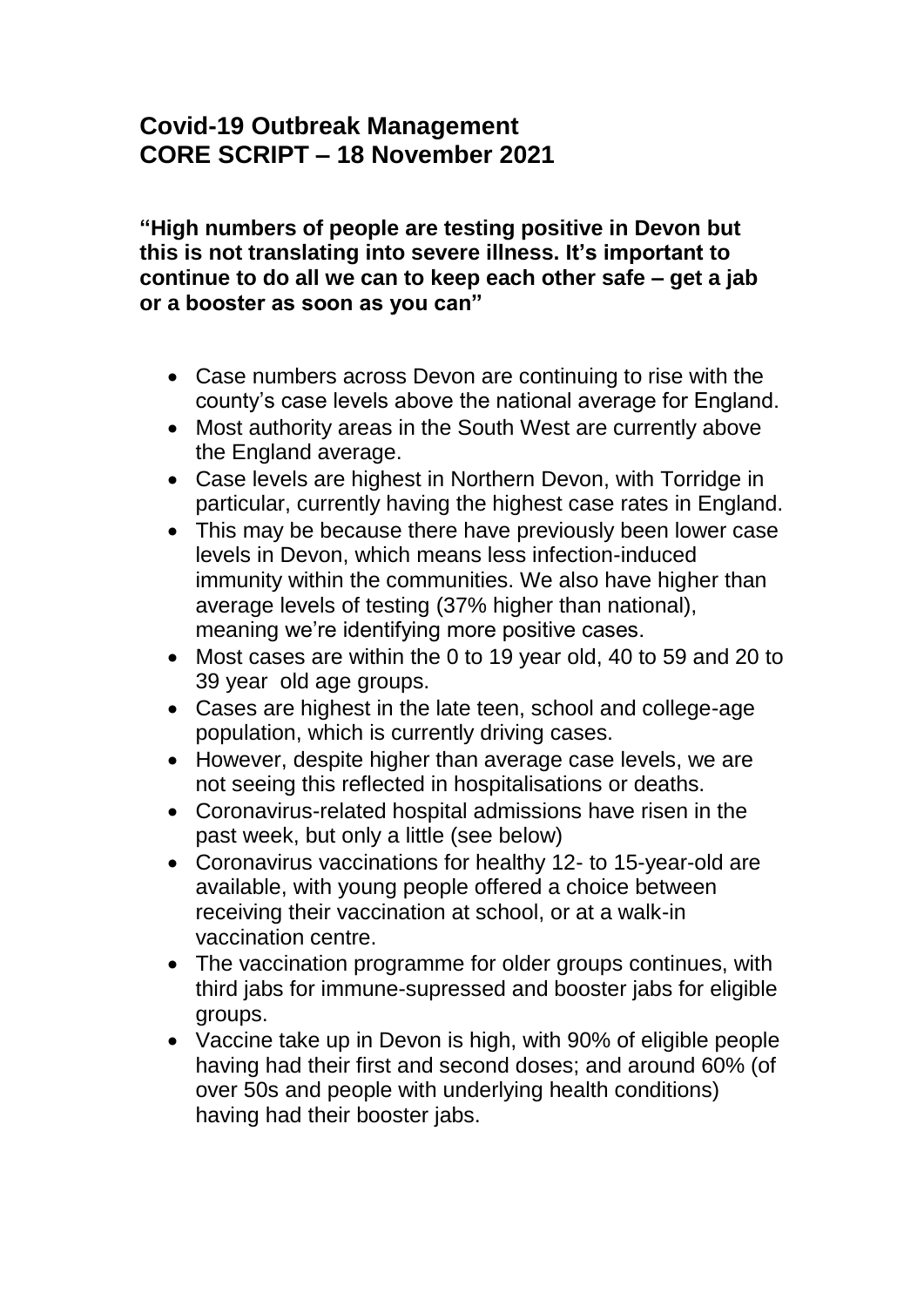- The eligible groups for booster jabs, (previously aged 50 plus) has been extended to now include people aged 40 plus.
- 16 and 17 year olds are now eligible to receive a second dose 12 weeks after their first.
- Some GP practices are coordinating booster clinics with flu vaccine clinics, for eligible public's convenience.
- Concerns remain about ongoing pressure across whole health and social care system. Recent media reports refer to increased demand for care services arising, not from the virus itself, but the impact of the pandemic as some support services became unavailable during periods of lockdown.
- There remains concerns over likely impact of flu and other respiratory illnesses during autumn/winter

### **Key Public health messages:**

Higher than average case levels show that coronavirus is still very much in our communities. People should continue to be cautious and follow basic public health advice on regular testing, self-isolation if symptomatic, and hands, face, space, etc. and avoid close contact indoors where possible.

There is an emphasis on the importance of fresh air and good ventilation.

Vaccination (for both Covid and Flu) is seen as key to the continued return to normality and limiting pressure on health and care services. Other actions will be considered if a rise in case numbers or the impact of cases in an area becomes significant or of concern.

Coronavirus vaccination take up in Devon is high, and uptake among unvaccinated groups is being encouraged, with targeted work to encourage residential home care workers in particular.

On testing, people are now encouraged to take a lateral flow test (assuming they have no symptoms) before a 'period of high risk'. That means when they know they're going to be in a crowded and enclosed space, where there are more people who may be infectious, and where there is limited fresh air.

## **Other key messages**

#### **Hospitals and health service**

 Hospitals admissions for Covid are stable with 134 patients this week across Devon, Plymouth and Torbay. But within the context of higher case levels, hospitalisations for COVID-19 are low. Hospitals are however experiencing extreme pressures otherwise.